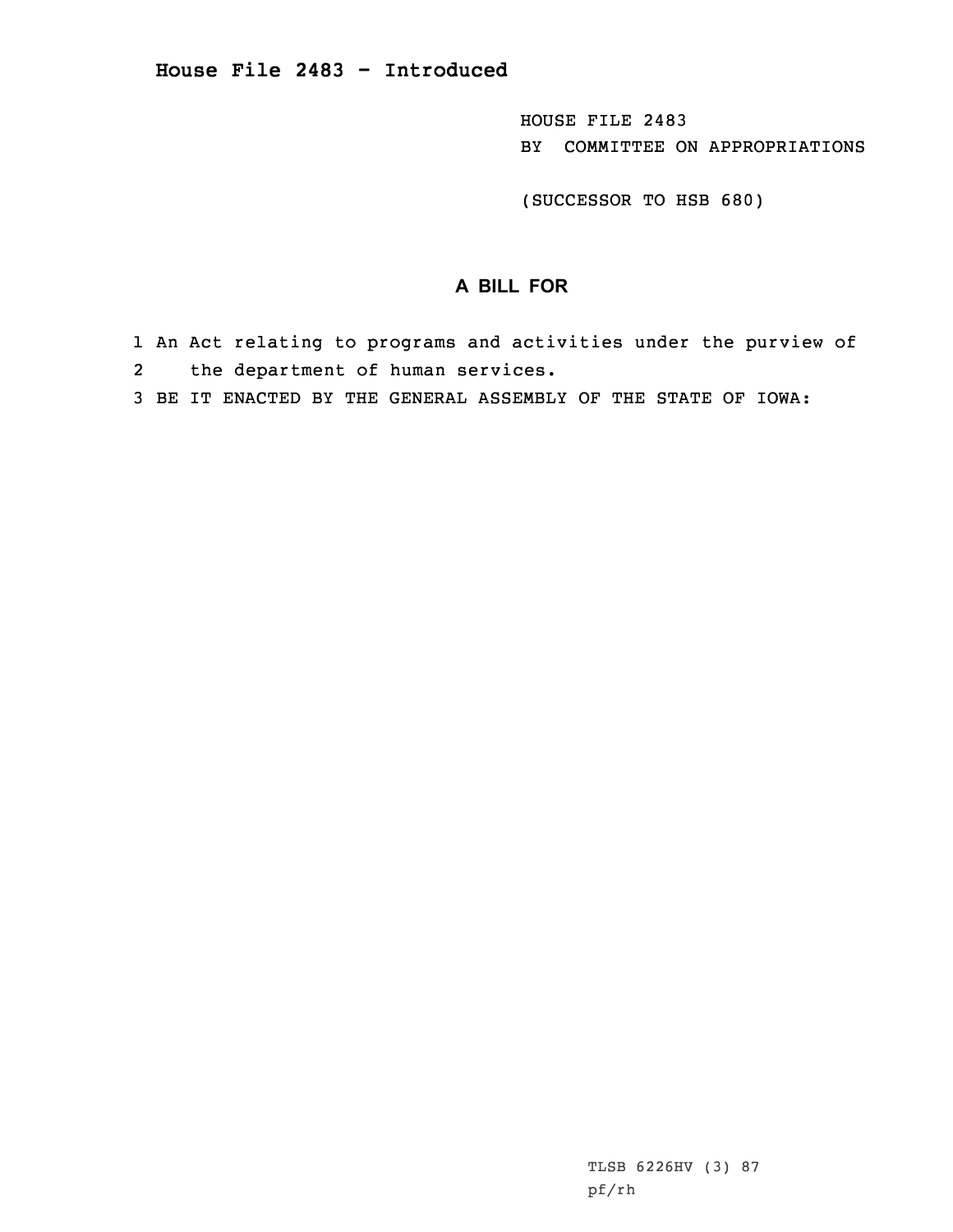1 DIVISION I 2 HEALTHY AND WELL KIDS IN IOWA —— DIRECTOR DUTIES 3 Section 1. Section 514I.4, subsection 5, Code 2018, is 4 amended by adding the following new paragraphs: 5 NEW PARAGRAPH. *d.* Collect and track monthly family premiums 6 to assure that payments are current. 7 NEW PARAGRAPH. *e.* Verify the number of program enrollees 8 with each participating insurer for determination of the amount 9 of premiums to be paid to each participating insurer. 10 Sec. 2. Section 514I.7, subsection 2, paragraphs g and i, 11 Code 2018, are amended by striking the paragraphs. 12 DIVISION II 13 SHARING OF INCARCERATION DATA 14 Sec. 3. Section 249A.38, Code 2018, is amended to read as 15 follows: 16 **249A.38 Inmates of public institutions —— suspension or** 17 **termination of medical assistance.** 18 1. The following conditions shall apply to Following the 19 first thirty days of commitment, the department shall suspend 20 the eligibility of an individual who is an inmate of <sup>a</sup> public 21 institution as defined in 42 C.F.R. §435.1010, who is enrolled 22 in the medical assistance program at the time of commitment to 23 the public institution, and who remains eligible for medical 24 assistance as an individual except for the individual's 25 institutional status: <sup>26</sup> *a.* The department shall suspend the individual's 27 eligibility for up to the initial twelve months of the period 28 of commitment. The department shall delay the suspension 29 of eligibility for a period of up to the first thirty days 30 of commitment if such delay is approved by the centers for 31 Medicare and Medicaid services of the United States department 32 of health and human services. If such delay is not approved, 33 the department shall suspend eligibility during the entirety 34 of the initial twelve months of the period of commitment. 35 Claims submitted on behalf of the individual under the medical

LSB 6226HV (3) 87

-1-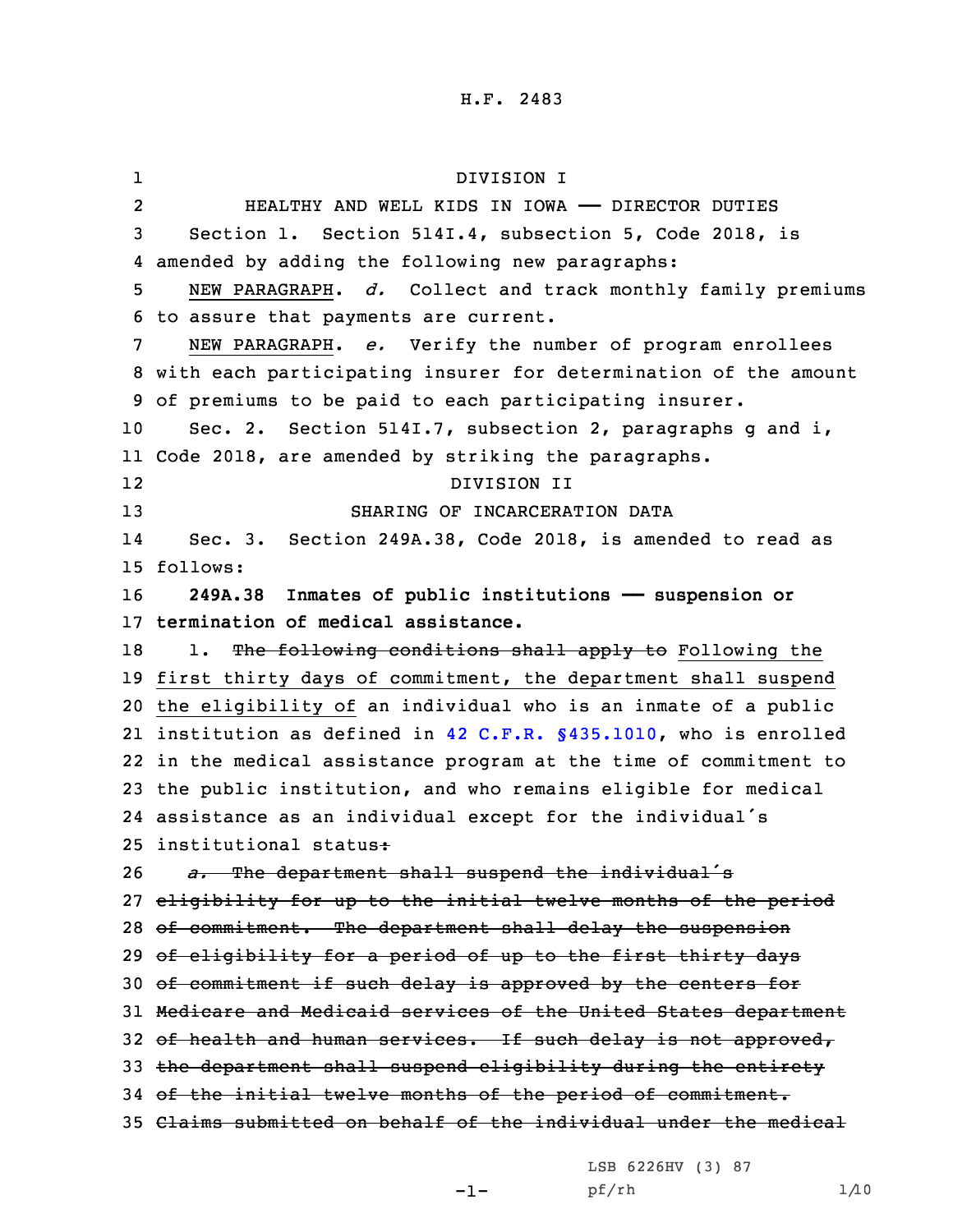assistance program for covered services provided during the delay period shall only be reimbursed if federal financial participation is applicable to such claims. 4 *b.* The department shall terminate an individual's eligibility following <sup>a</sup> twelve-month period of suspension of the individual's eligibility under paragraph *"a"*, during the period of the individual's commitment to the public institution. 2. *a.* <sup>A</sup> public institution shall provide the department and the social security administration with <sup>a</sup> monthly report of the individuals who are committed to the public institution and of the individuals who are discharged from the public institution. The monthly report to the department shall include the date of commitment or the date of discharge, as applicable, of each individual committed to or discharged from the public institution during the reporting period. The monthly report shall be made through the reporting system created by the department for public, nonmedical institutions to report inmate populations. Any medical assistance expenditures, including but not limited to monthly managed care capitation payments, provided on behalf of an individual who is an inmate of <sup>a</sup> public institution but is not reported to the department in accordance with this subsection, shall be the financial responsibility of the respective public institution. *b.* The department shall provide <sup>a</sup> public institution with the forms necessary to be used by the individual in expediting restoration of the individual's medical assistance benefits upon discharge from the public institution. 29 3. This [section](https://www.legis.iowa.gov/docs/code/2018/249A.38.pdf) applies to individuals as specified in [subsection](https://www.legis.iowa.gov/docs/code/2018/249A.38.pdf) 1 on or after January 1, 2012.  $4.$  3. The department may adopt rules pursuant to chapter 17A to implement this section. DIVISION III MEDICAID PROGRAM ADMINISTRATION Sec. 4. MEDICAID PROGRAM ADMINISTRATION.

LSB 6226HV (3) 87

pf/rh 2/10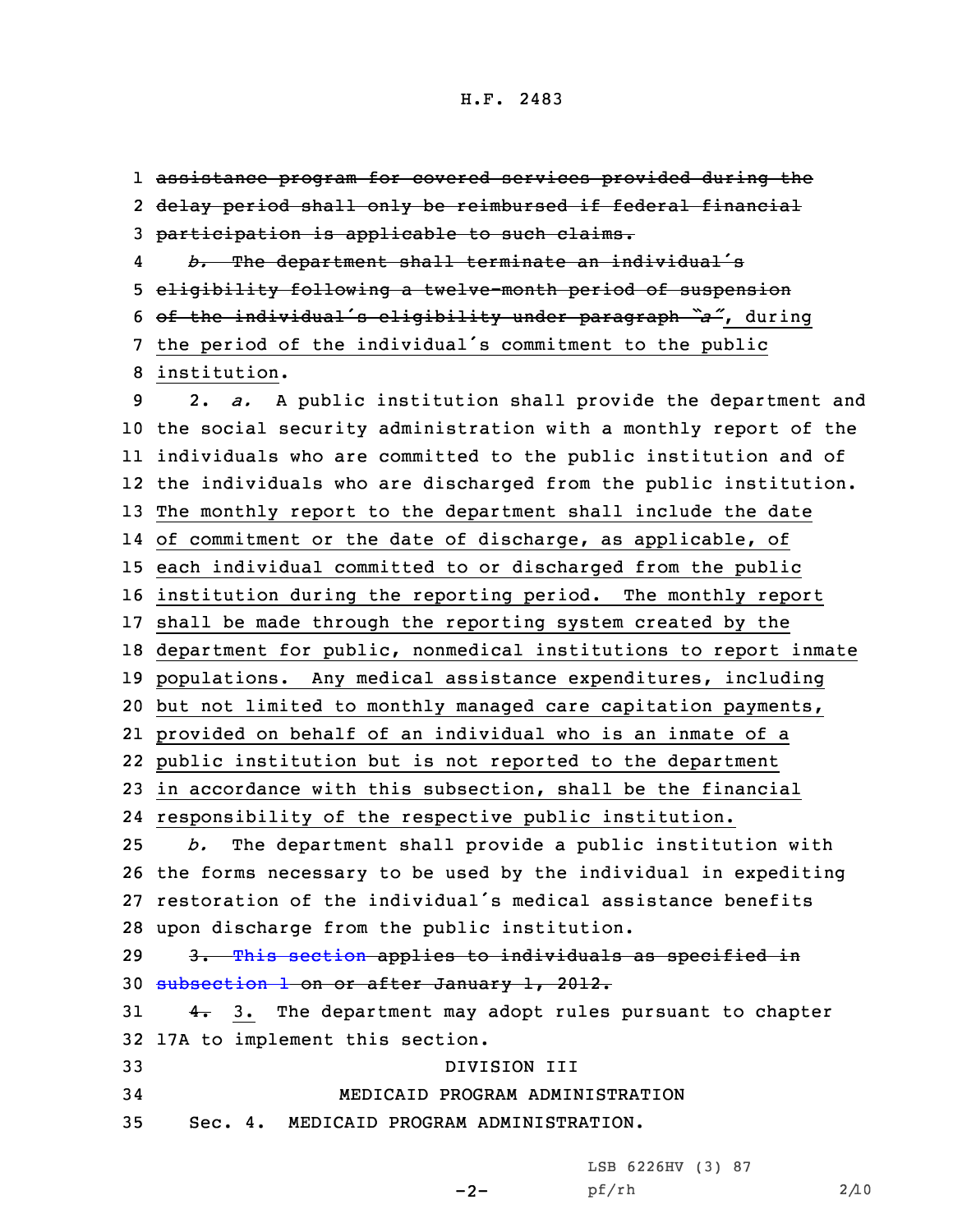11. PROVIDER PROCESSES AND PROCEDURES.

2 a. When all of the required documents and other information necessary to process <sup>a</sup> claim have been received by <sup>a</sup> managed care organization, the managed care organization shall either provide payment to the claimant within the timelines specified in the managed care contract or, if the managed care organization is denying the claim in whole or in part, shall provide notice to the claimant including the reasons for such denial consistent with national industry best practice guidelines.

11 b. If <sup>a</sup> managed care organization discovers that <sup>a</sup> claims payment barrier is the result of <sup>a</sup> managed care organization's identified system configuration error, the managed care organization shall correct such error and shall fully and accurately reprocess the claims affected by the error within thirty days of such discovery or within <sup>a</sup> time frame approved by the department. For the purposes of this paragraph, "configuration error" means an error in provider data, an incorrect fee schedule, or an incorrect claims edit.

 c. The department of human services shall provide for the development and require the use of standardized Medicaid provider enrollment forms to be used by the department and uniform Medicaid provider credentialing standards to be used by managed care organizations. The credentialing process is deemed to begin when the managed care organization has received all necessary credentialing materials from the provider and is deemed to have ended when written communication is mailed or faxed to the provider notifying the provider of the managed care organization's decision.

30 2. MEMBER SERVICES AND PROCESSES.

 a. If <sup>a</sup> Medicaid member prevails on appeal regarding the provision of services, the services subject to the appeal shall be extended for <sup>a</sup> period of time determined by the director of human services. However, services shall not be extended if there is <sup>a</sup> change in the member's condition that

 $-3-$ 

LSB 6226HV (3) 87 pf/rh 3/10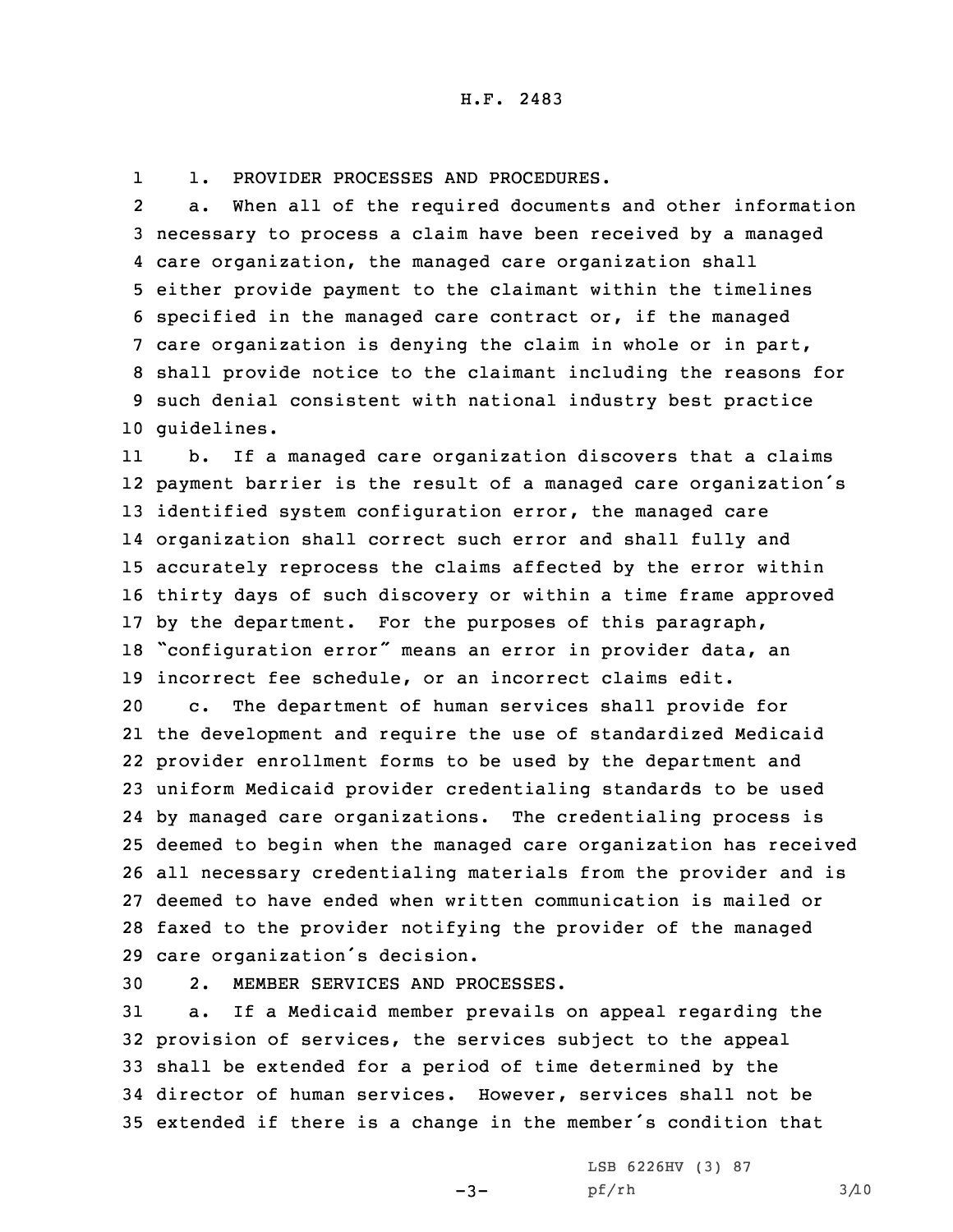warrants <sup>a</sup> change in services as determined by the member's interdisciplinary team, there is <sup>a</sup> change in the member's eligibility status as determined by the department of human services, or the member voluntarily withdraws from services. b. If <sup>a</sup> Medicaid member is receiving court-ordered services or treatment for <sup>a</sup> substance-related disorder pursuant to chapter 125 or for <sup>a</sup> mental illness pursuant to chapter 229, such services or treatment shall be provided and reimbursed for an initial period of three days before <sup>a</sup> managed care organization may apply medical necessity criteria to determine the most appropriate services, treatment, or placement for the Medicaid member.

 c. The department of human services shall review and have approval authority for level of care reassessments for Medicaid long-term services and supports (LTSS) population members that indicate <sup>a</sup> decrease in the level of care. <sup>A</sup> managed care organization shall comply with the findings of the departmental review and approval of such level of care reassessments. If <sup>a</sup> level of care reassessment indicates there is no change in <sup>a</sup> Medicaid LTSS population member's level of care needs, the Medicaid LTSS population member's existing level of care shall be continued. <sup>A</sup> managed care organization shall maintain and make available to the department of human services all documentation relating to <sup>a</sup> Medicaid LTSS population member's level of care assessment.

26 d. The department of human services shall maintain and 27 update Medicaid member eligibility files in <sup>a</sup> timely manner 28 consistent with national industry best practices.

29 3. MEDICAID PROGRAM REVIEW AND OVERSIGHT.

 a. (1) The department of human services shall facilitate <sup>a</sup> workgroup, in collaboration with representatives of the managed care organizations and health home providers, to review the health home programs. The review shall include all of the following:

35 (a) An analysis of the state plan amendments applicable to

 $-4-$ 

LSB 6226HV (3) 87 pf/rh 4/10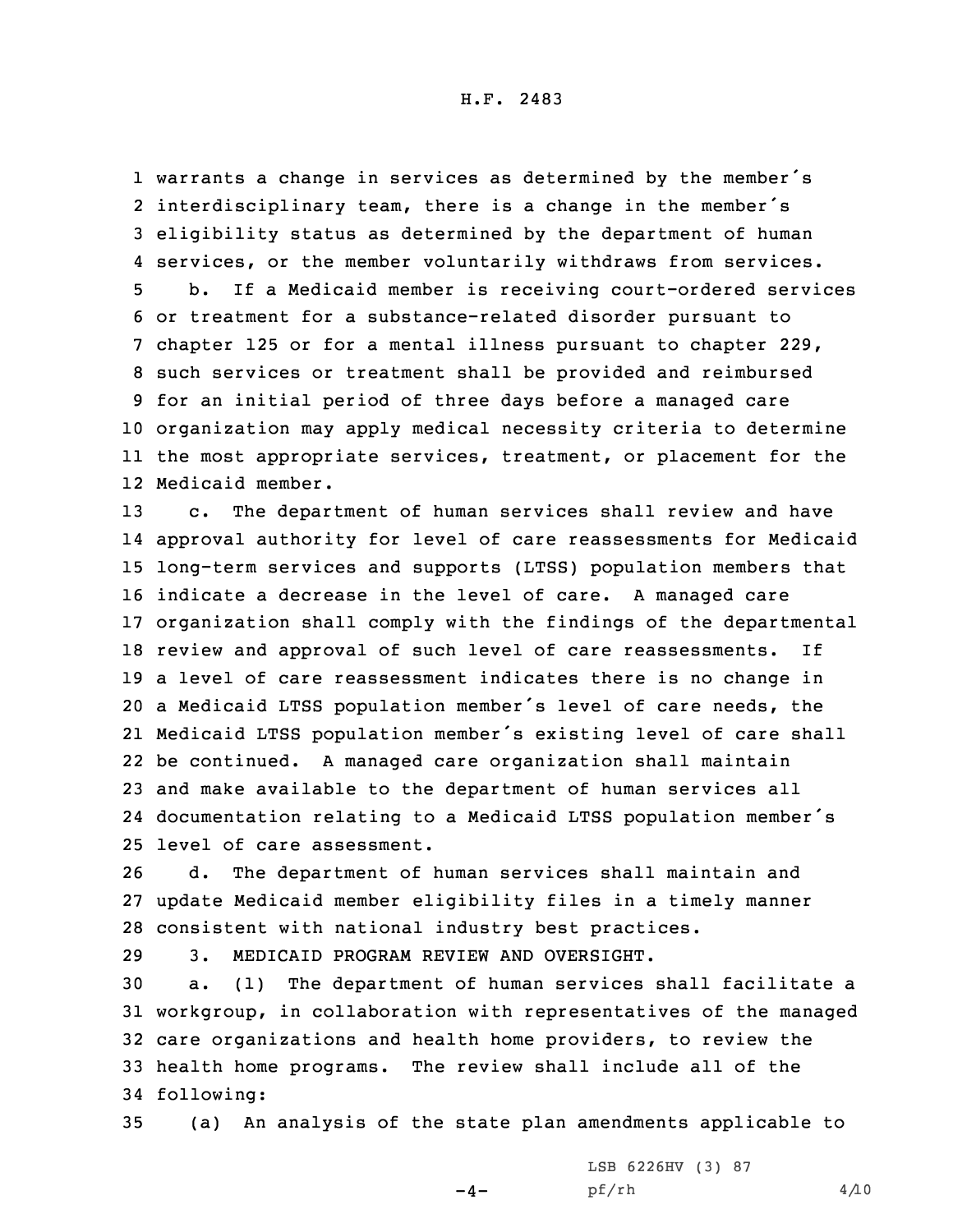1 health homes.

2 (b) An analysis of the current health home system, including 3 the rationale for any recommended changes.

4 (c) The development of <sup>a</sup> clear and consistent delivery 5 model linked to program-determined outcomes and data reporting 6 requirements.

7 (d) <sup>A</sup> work plan to be used in communicating with 8 stakeholders regarding the administration and operation of the 9 health home programs.

 (2) The department of human services shall submit <sup>a</sup> report of the workgroup's findings and recommendations by December 15, 2018, to the governor and to the Eighty-eighth General Assembly, 2019 session, for consideration.

14 (3) The workgroup and the workgroup's activities shall <sup>15</sup> not affect the department's authority to apply or enforce the 16 Medicaid state plan amendment relative to health homes.

 b. The department of human services, in collaboration with Medicaid providers and managed care organizations, shall initiate <sup>a</sup> review process to determine the effectiveness of prior authorizations used by the managed care organizations with the goal of making adjustments based on relevant service costs and member outcomes data utilizing existing industry-accepted standards. Prior authorization policies shall comply with existing rules, guidelines, and procedures developed by the centers for Medicare and Medicaid services of the United States department of health and human services. c. The department of human services shall enter into <sup>a</sup> contract with an independent auditor to perform an audit of <sup>a</sup> random sample of small dollar claims paid to or denied Medicaid long-term services and supports providers during the first quarter of the 2018 calendar year. The department of human services shall submit <sup>a</sup> report of the findings of the audit to the governor and the general assembly by December 15, 2018. The department may take any action specified in the managed care contract relative to any claim the auditor determines to

 $-5-$ 

LSB 6226HV (3) 87  $pf/rh$  5/10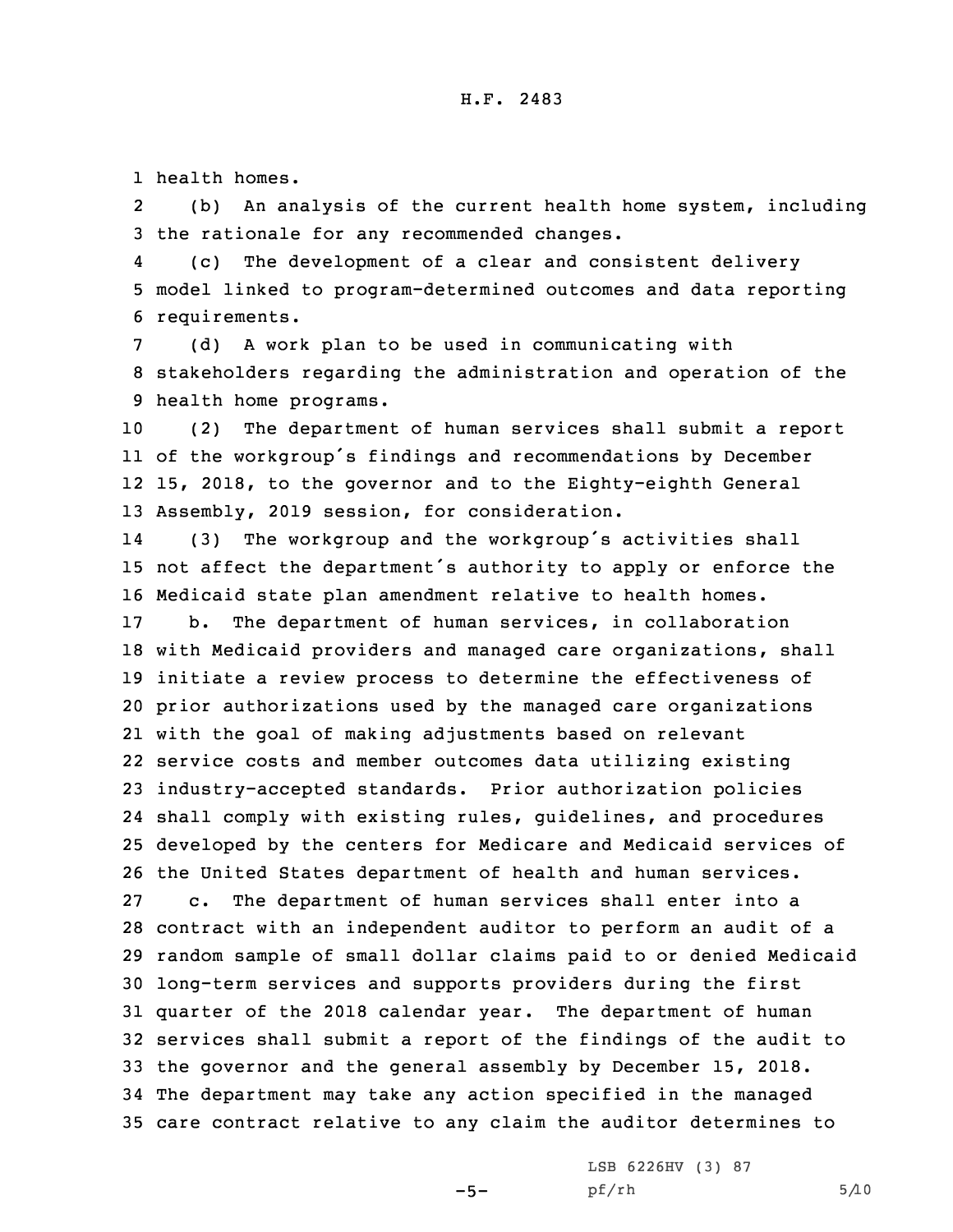be incorrectly paid or denied, subject to appeal by the managed care organization to the director of human services. For the purposes of this paragraph, "small dollar claims" means those claims less than or equal to two thousand five hundred dollars. DIVISION IV MEDICAID PROGRAM PHARMACY COPAYMENT Sec. 5. 2005 Iowa Acts, chapter 167, section 42, is amended to read as follows: SEC. 42. COPAYMENTS FOR PRESCRIPTION DRUGS UNDER THE MEDICAL ASSISTANCE PROGRAM. The department of human services ll shall require recipients of medical assistance to pay <del>th</del>e 12 <del>following copayments</del> a copayment of \$1 on each prescription filled for <sup>a</sup> covered prescription drug, including each refill 14 of such prescription<del>, as follows:</del> 15 1. A copayment of \$1 on each prescription filled for each covered nonpreferred generic prescription drug. 17 2. A copayment of \$1 for each covered preferred brand-name 18 or generic prescription drug. 19 3. A copayment of \$1 for each covered nonpreferred brand–name prescription drug for which the cost to the state is 21 <del>up to and including \$25.</del> 22 4. <sup>A</sup> copayment of \$2 for each covered nonpreferred brand–name prescription drug for which the cost to the state is more than \$25 and up to and including \$50. 25 5. A copayment of \$3 for each covered nonpreferred brand–name prescription drug for which the cost to the state 27 is more than \$50. DIVISION V MEDICAL ASSISTANCE ADVISORY COUNCIL Sec. 6. Section 249A.4B, subsection 2, paragraph a, subparagraphs (27) and (28), Code 2018, are amended by striking the subparagraphs. Sec. 7. MEDICAL ASSISTANCE ADVISORY COUNCIL —— REVIEW OF MEDICAID MANAGED CARE REPORT DATA. The executive committee of the medical assistance advisory council shall review

LSB 6226HV (3) 87

-6-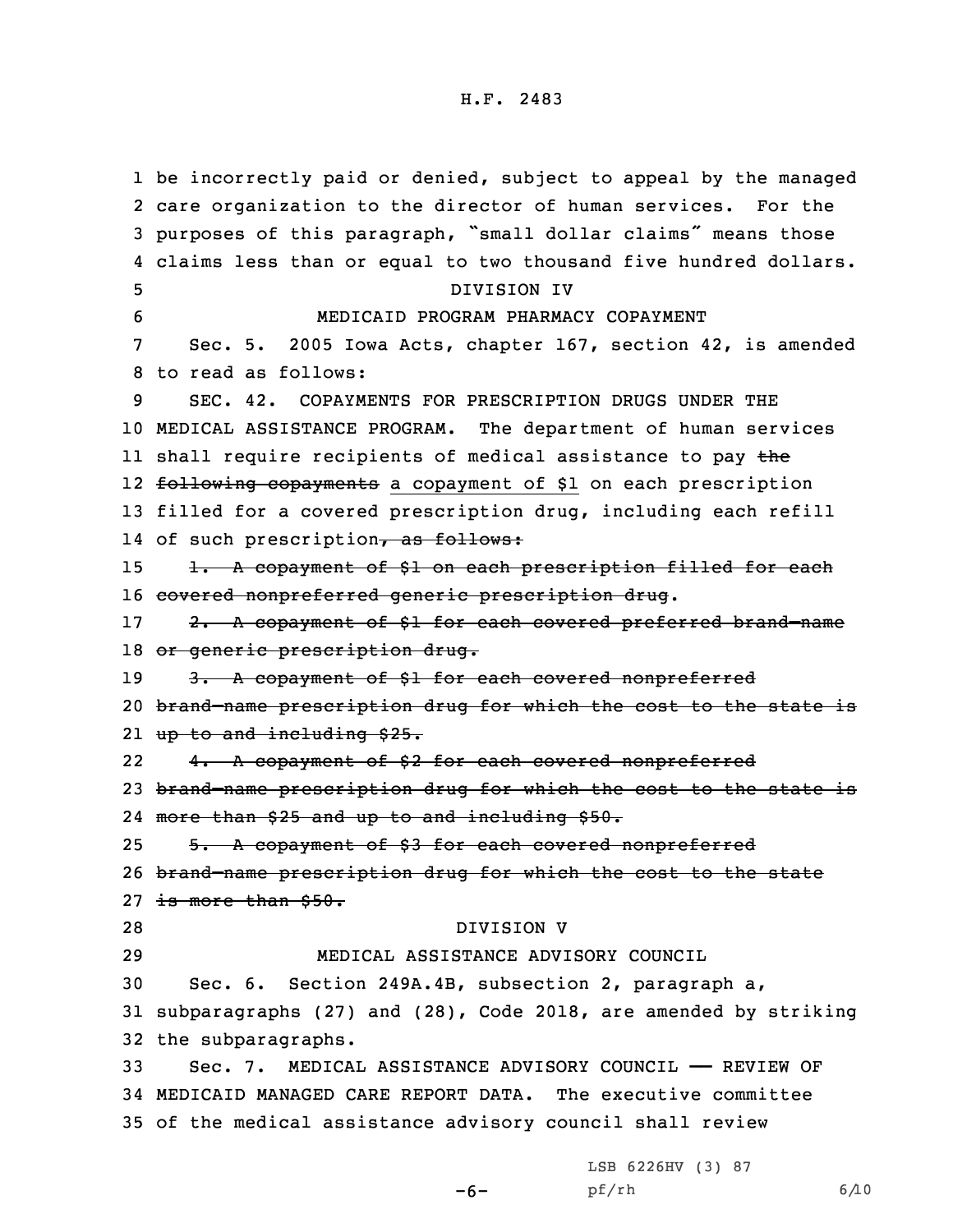H.F. 2483

 the data collected and analyzed for inclusion in periodic reports to the general assembly, including but not limited to the information and data specified in 2016 Iowa Acts, chapter 1139, section 93, to determine which data points and information should be included and analyzed to more accurately identify trends and issues with, and promote the effective and efficient administration of, Medicaid managed care for all stakeholders. At <sup>a</sup> minimum, the areas of focus shall include consumer protection, provider network access and safeguards, outcome achievement, and program integrity. The executive committee shall report its findings and recommendations to the medical assistance advisory council for review and comment by October 1, 2018, and shall submit <sup>a</sup> final report of findings and recommendations to the governor and the general assembly by December 31, 2018. DIVISION VI TARGETED CASE MANAGEMENT AND INPATIENT PSYCHIATRIC SERVICES 18 RETMBURSEMENT Sec. 8. Section 249A.31, Code 2018, is amended to read as 20 follows: 21 **249A.31 Cost-based reimbursement.** 22 1. Providers of individual case management services for persons with an intellectual disability, <sup>a</sup> developmental disability, or chronic mental illness shall receive cost-based reimbursement for one hundred percent of the reasonable 26 costs for the provision of the services in accordance with standards adopted by the mental health and disability services 28 commission pursuant to [section](https://www.legis.iowa.gov/docs/code/2018/225C.6.pdf) 225C.6. Effective July 1, 2018, targeted case management services shall be reimbursed based on <sup>a</sup> statewide fee schedule amount developed by rule of the department pursuant to chapter 17A. 32 2. Effective July 1, 2010 2014, the department shall apply <sup>a</sup> cost-based reimbursement methodology for reimbursement of 34 psychiatric medical institution for children providers of inpatient psychiatric services for individuals under twenty-one

LSB 6226HV (3) 87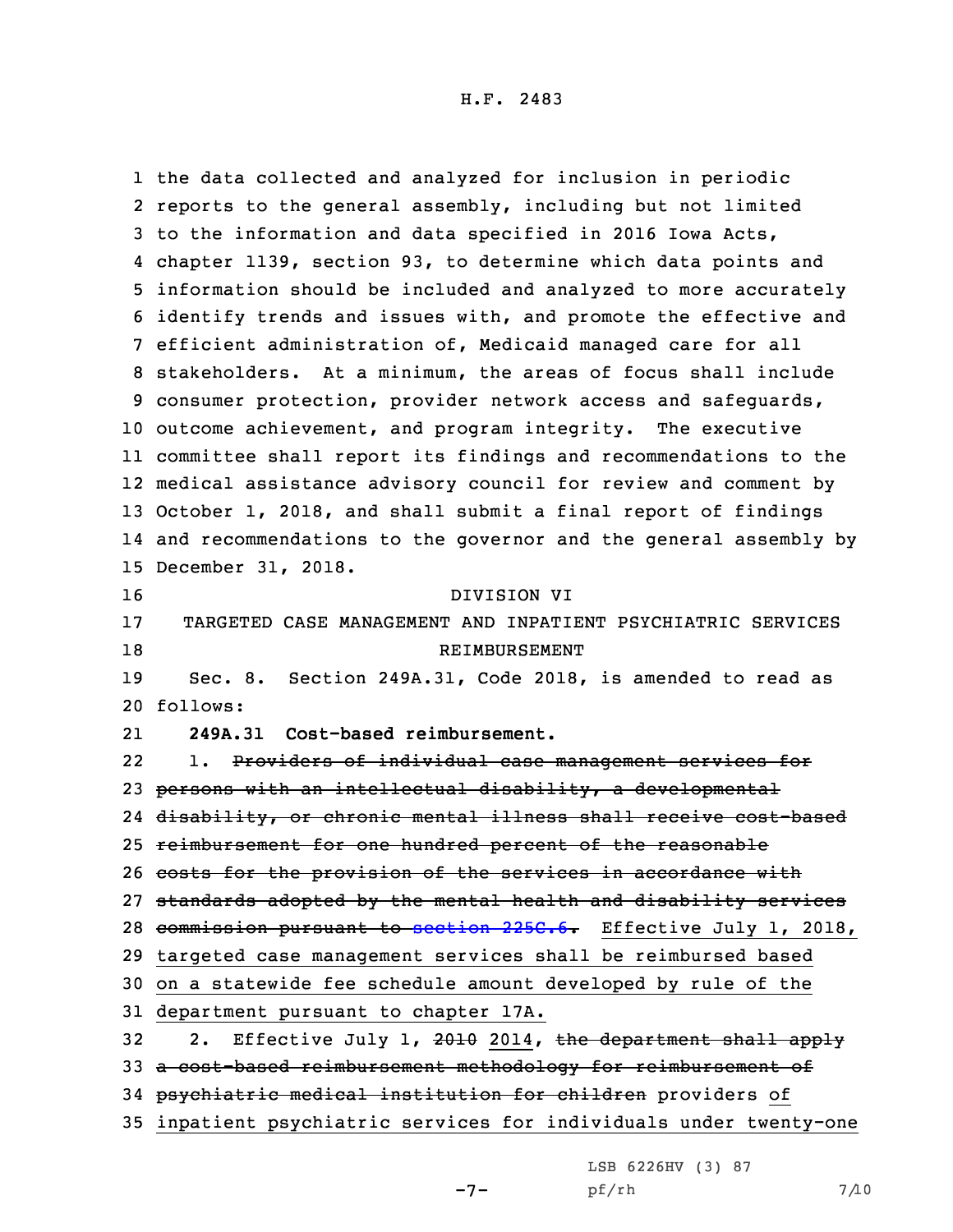## H.F. 2483

1 years of age shall be reimbursed as follows: 2 *a.* For non-state-owned providers, services shall be 3 reimbursed according to <sup>a</sup> fee schedule without reconciliation. 4 *b.* For state-owned providers, services shall be reimbursed 5 at one hundred percent of the actual and allowable cost of 6 providing the service. 7 EXPLANATION 8 **The inclusion of this explanation does not constitute agreement with**

10 This bill relates to programs and activities under the 11 purview of the department of human services (DHS). The bill is 12 organized into divisions.

<sup>9</sup> **the explanation's substance by the members of the general assembly.**

 Division <sup>I</sup> of the bill relates to the healthy and well kids in Iowa (hawk-i) program by transferring two duties of the administrative contractor, the capitation process and member premium collection, to DHS through the Iowa Medicaid enterprise.

 Division II of the bill relates to suspension of Medicaid relating to inmates of public institutions. The bill requires DHS to suspend eligibility of an individual following the first <sup>30</sup> days of the individual's commitment to the institution. The bill also requires public institutions to provide <sup>a</sup> monthly report of the individuals who are committed to the public institution and of the individuals who are discharged from the public institution to DHS and to the social security administration. The report to DHS is required to include the date of commitment or discharge, as applicable, of each individual committed to or discharged from the public institution during the reporting period, and the report is to be made through the reporting system created by DHS for public, nonmedical institutions to report inmate populations. Any medical assistance expenditures, including but not limited to monthly managed care capitation payments, provided on behalf of an individual who is an inmate of <sup>a</sup> public institution but is not reported as required, shall be the financial responsibility

 $-8-$ 

LSB 6226HV (3) 87 pf/rh 8/10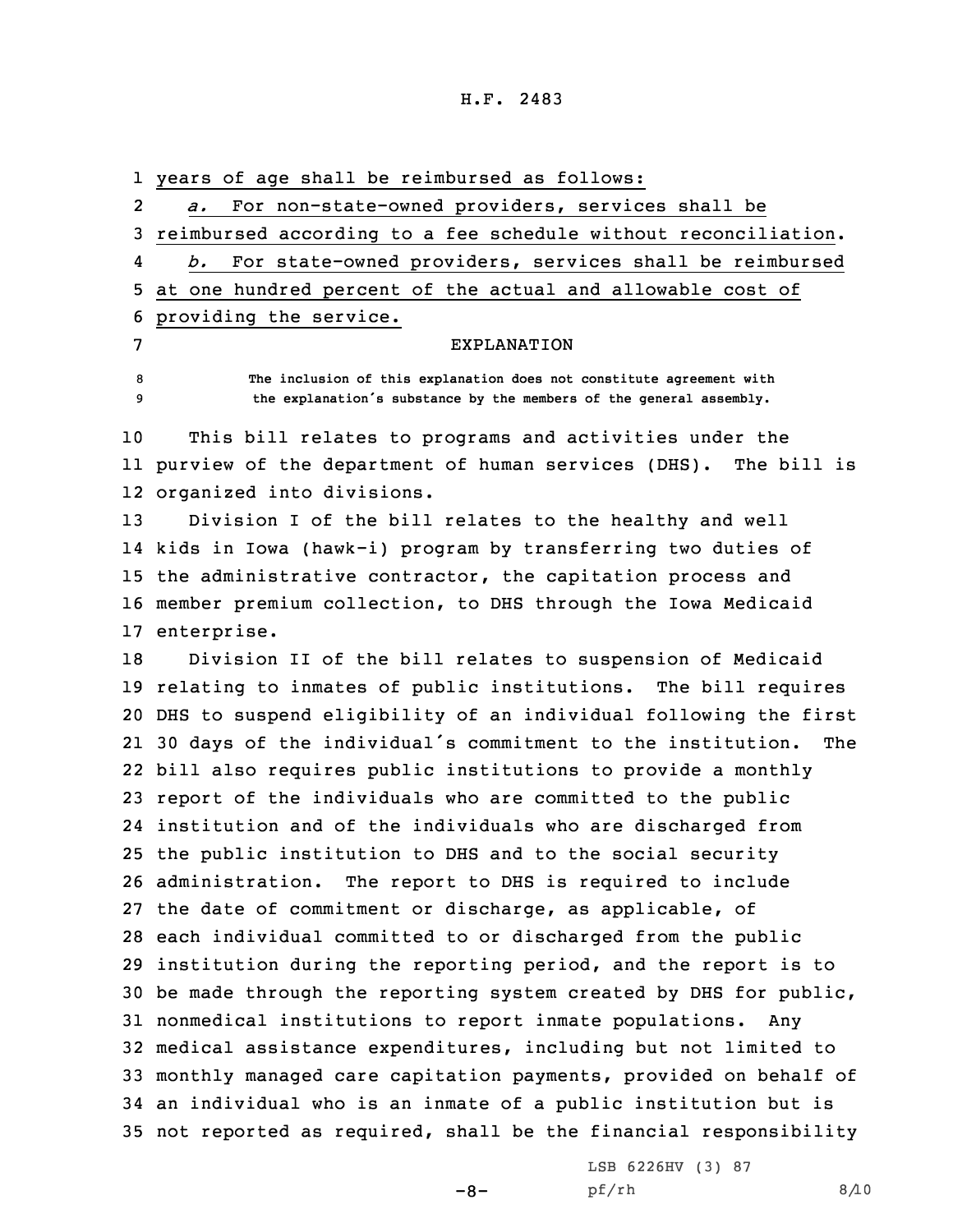1 of the respective public institution.

2 Division III of the bill relates to Medicaid provider 3 processes and procedures, Medicaid member services and 4 processes, and Medicaid program review and oversight.

 Division IV of the bill eliminates the various copayments for <sup>a</sup> covered prescription drug under the Medicaid program based upon the prescription drug's status, and instead provides that <sup>a</sup> recipient of Medicaid is required to pay <sup>a</sup> copayment of \$1 on each prescription filled for <sup>a</sup> covered prescription drug, including each refill of such prescription.

11 Division V of the bill relates to the medical assistance advisory council (MAAC). The bill directs the executive committee of MAAC to review data collected and analyzed in periodic reports to the general assembly to determine which data points should be included and analyzed to more accurately identify trends and issues with, and promote the effective and efficient administration of, Medicaid managed care for all stakeholders. The executive committee is required to report its findings and recommendations to the MAAC for review and comment by October 1, 2018, and to submit <sup>a</sup> final report to the governor and the general assembly by December 31, 2018.

22 Division VI of the bill amends the reimbursement provision for targeted case management services under the Medicaid program which is currently established as cost-based reimbursement for 100 percent of the reasonable costs for provision of the services. Under the bill, effective July 1, 2018, targeted case management services will instead be reimbursed based on <sup>a</sup> statewide fee schedule amount developed by rule of the department in accordance with Code chapter 17A. This division of the bill also amends the reimbursement provision for psychiatric medical institutions for children to provide that inpatient psychiatric services for individuals under 21 years of age that are provided by non-state-owned providers shall be reimbursed according to <sup>a</sup> fee schedule without reconciliation and for state-owned providers shall be

 $-9-$ 

LSB 6226HV (3) 87 pf/rh 9/10